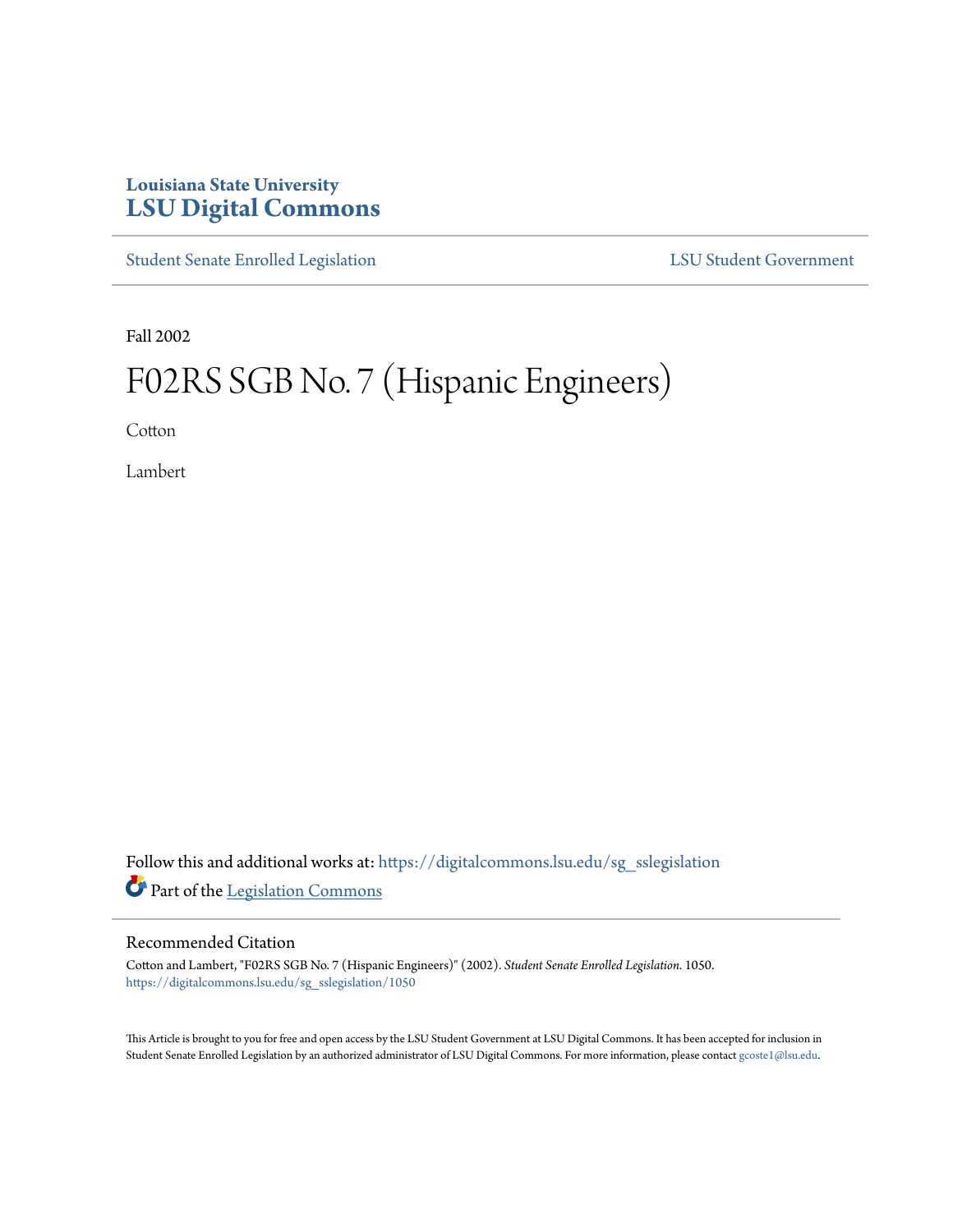**STUDENT GOVERNMENT FINAL**

### LOUISIANA STATE UNIVERSITY **STUDENT SENATE**

**09 OCTOBER 2002 SGB NO. 7 BY: SENATOR COTTON & LAMBERT**

## **A BILL**

TO APPROPRIATE THREE THOUSAND (\$3,000) DOLLARS TO THE SOCIETY OF HISPANIC ENGINEERS TO HELP DEFRAY THE COST OF ATTENDING THE "HISPANIC ENGINEER NATIONAL ACHIEVEMENT AWARDS CONFERENCE" TO BE HELD ON THURSDAY THROUGH SUNDAY, OCTOBER 17-20, 2002 IN SOUTH PADRE ISLAND, TEXAS.

**PARAGRAPH 1:** WHEREAS, THE SOCIETY OF HISPANIC ENGINEERS IS A RECOGNIZED STUDENT ORGANIZATION IN GOOD STANDING WITH LOUISIANA STATE UNIVERSITY, AND **PARAGRAPH 2:** WHEREAS, MEMBERSHIP IN THE SOCIETY OF HISPANIC ENGINEERS IS OPEN TO ALL LSU ENGINEERING STUDENTS, AND **PARAGRAPH 3:** WHEREAS, THE CONFERENCE WILL GIVE LSU STUDENTS THE OPPORTUNITY TO NETWORK WITH ENGINEERS IN THE INDUSTRY AND OTHER UNIVERSITIES, AND **PARAGRAPH 4:** WHEREAS, PAOLA FLORES A MEMBER OF THE SOCIETY OF HISPANIC ENGINEERS WILL BE RECEIVING A LEADERSHIP AWARD AT THE CONFERENCE REPRESENTING LSU, AND **PARAGRAPH 5:** WHEREAS, THE APPROXIMATE COST OF THIS EVENT IS TWELVE THOUSAND AND NINETY (\$12,090) DOLLARS, AND THE SOCIETY OF HISPANIC ENGINEERS AND THE HISPANIC ENGINEERS NATIONAL ACHIEVEMENT AWARDS CONFERENCE WILL BE CONTRIBUTING FUNDS TO COVER OTHER EXPENSES. **PARAGRAPH 6:** THEREFORE, THE LSU A&M STUDENT SENATE DOES HEREBY APPROPRIATE THREE THOUSAND (\$3,000) DOLLARS TO THE SOCIETY OF HISPANIC ENGINEERS TO HELP DEFRAY THE COST OF ATTENDING THE "HISPANIC ENGINEER NATIONAL ACHIEVEMENT AWARDS CONFERENCE." **PARAGRAPH 7:** THIS BILL SHALL BE ENROLLED UPON A MAJORITY VOTE OF THE LSU A&M STUDENT SENATE. ALL MONIES NOT USED SHALL REVERT TO GENERAL CONTINGENCY. THIS BILL SHALL BECOME

NULL AND VOID AS OF JUNE 30, 2003.

#### **APPROVED**